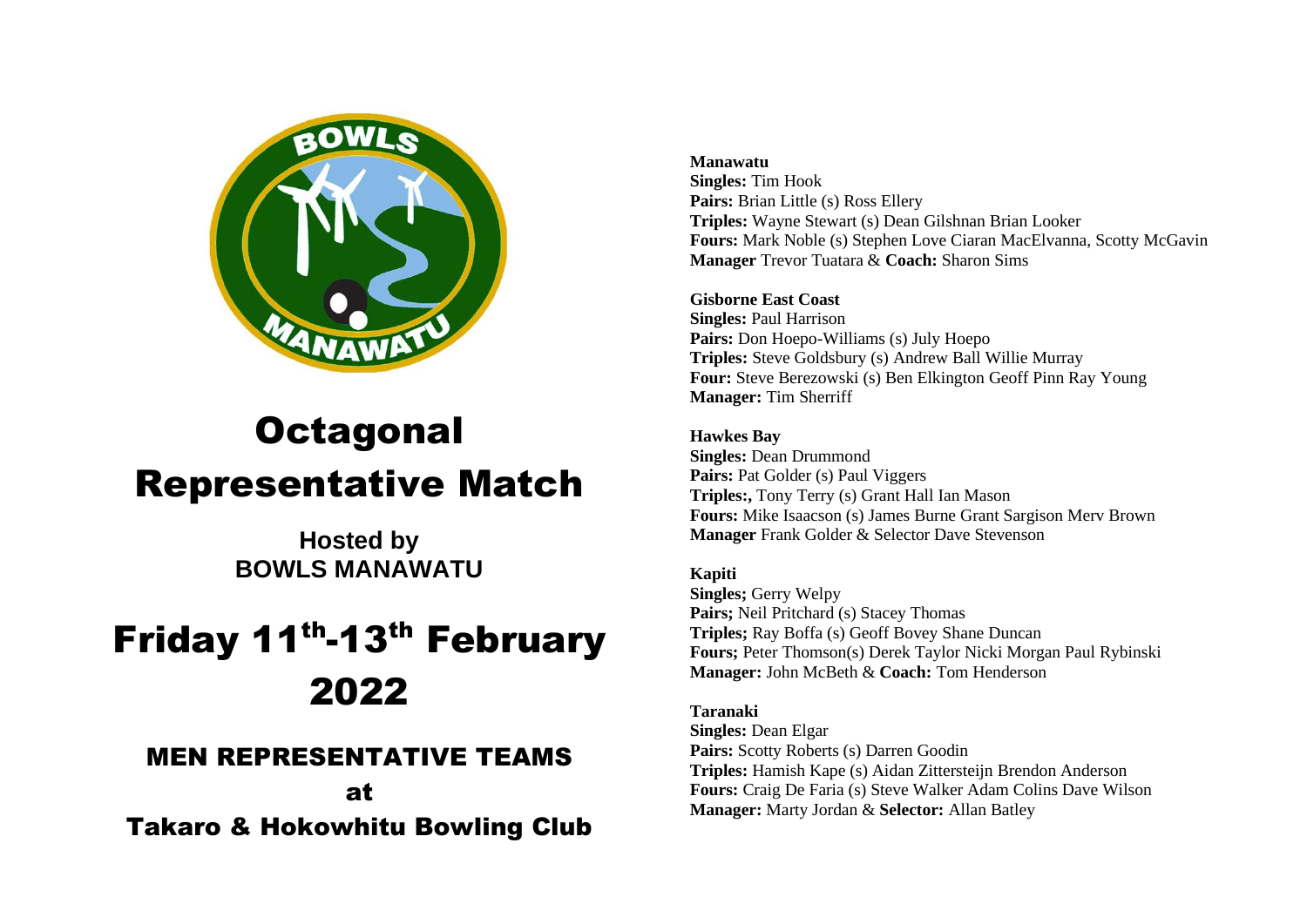#### **Wairarapa**

**Singles:** Mathew Day Pairs: Aaron Love (s), Mark O'Brien **Triples:** Peter Ireland (s) Darren Meyrick Dean Hands **Fours:** Garry Muriwai (s) Clint Carroll Bill Brunenberg Gavin Hamlyn **Manager:** Warren Fisher & **Selector:** Lester Dee

#### **Wellington**

**Singles:** Seamus Curtin **Pairs:** Ray Martin (s) Steve Ditford **Triples:** Robbie Bennett (s) Sar Alefosio Grant Wakefield **Fours:** Ben King (s) Finbar McGuigan Caleb Hope Robbie Bird **Manager** Mike Carroll & Rod Leitch

#### **Whanganui**

**Singles:** Gavin Scrivener **Pairs:** Bruce Winterburn (s) Ray Wilson **Triples:** Glen Springer (s) Shane Broderson Mike O'Leary **Fours:** Peter Belliss (s) Ray Park Tony McRae Brendon Kenny **Manager:** Graeme Tauri & **Selector:** Keith Schultz

**Competing Centres:** Manawatu (Host), Gisborne East Coast, Hawkes Bay, Kapiti, Taranaki, Wairarapa, Wellington & Whanganui

**Team Numbers:** 10 players per plus 2 officials per team. Total per Centre 12.

**Disciplines**: Singles, Pairs, Triples & Fours

**Venues:** Hokowhitu Bowling Club 279 Albert Street, Palmerston North Phone: 06-357 9712

> Takaro Bowling Club 2-16 Featherston Street, Palmerston North Phone: 06-355 1720

| <b>Conditions of Play &amp; Format:</b> | Singles: 4 bowls                     | 25 shots |  |
|-----------------------------------------|--------------------------------------|----------|--|
|                                         | Pairs: 3 bowls                       | 18 ends  |  |
|                                         | Triples: 2 bowls                     | 18 ends  |  |
|                                         | Fours: 2 bowls                       | 15 ends  |  |
|                                         | <b>Time Limit 2 hours 45 Minutes</b> |          |  |
| Timetable:                              |                                      |          |  |

#### **Start times**:

**Friday** 11:15am Welcome, (Takaro-Mark Noble & Hokowhitu-Steven Toms) orientation, house-keeping & Official Opening. 11:30am Lunch

| Friday                        | Trial Ends 12:15pm                       |                                          |  |
|-------------------------------|------------------------------------------|------------------------------------------|--|
|                               | Round 1 12:30pm 3:15pm Afternoon Tea     |                                          |  |
|                               |                                          | Round 2 3:35pm (or earlier if practical) |  |
| <b>Saturday</b>               | Trail Ends 8:15am                        |                                          |  |
|                               | Round $38:30$ am $11:15$ am Lunch        |                                          |  |
|                               | Round 4 12 noon 2:45pm Afternoon Tea     |                                          |  |
|                               | Round 5 3:05pm (or earlier if practical) |                                          |  |
| Sunday                        | Trail Ends 8:15am                        |                                          |  |
|                               |                                          | Round 6 8:30am 8 11:15am Morning Tea     |  |
|                               |                                          | Round 7 11.35am 2:20pm Lunch             |  |
|                               |                                          |                                          |  |
| Friday 11 <sup>th</sup> Feb   |                                          | Singles & Fours Venue: Takaro            |  |
|                               |                                          | Pairs & Triples Venue: Hokowhitu         |  |
|                               |                                          |                                          |  |
| Saturday 12 <sup>th</sup> Feb |                                          | Pairs & Triples Venue: Takaro            |  |
|                               |                                          | Singles & Fours Venue: Hokowhitu         |  |
| Sunday 13th Feb               |                                          |                                          |  |
|                               |                                          | Singles & Fours Venue: Takaro            |  |
|                               |                                          | Pairs & Triples Venue: Hokowhitu         |  |
|                               |                                          |                                          |  |

**Prize Giving** 3:00pm (or earlier if practical) **Venue: Takaro**